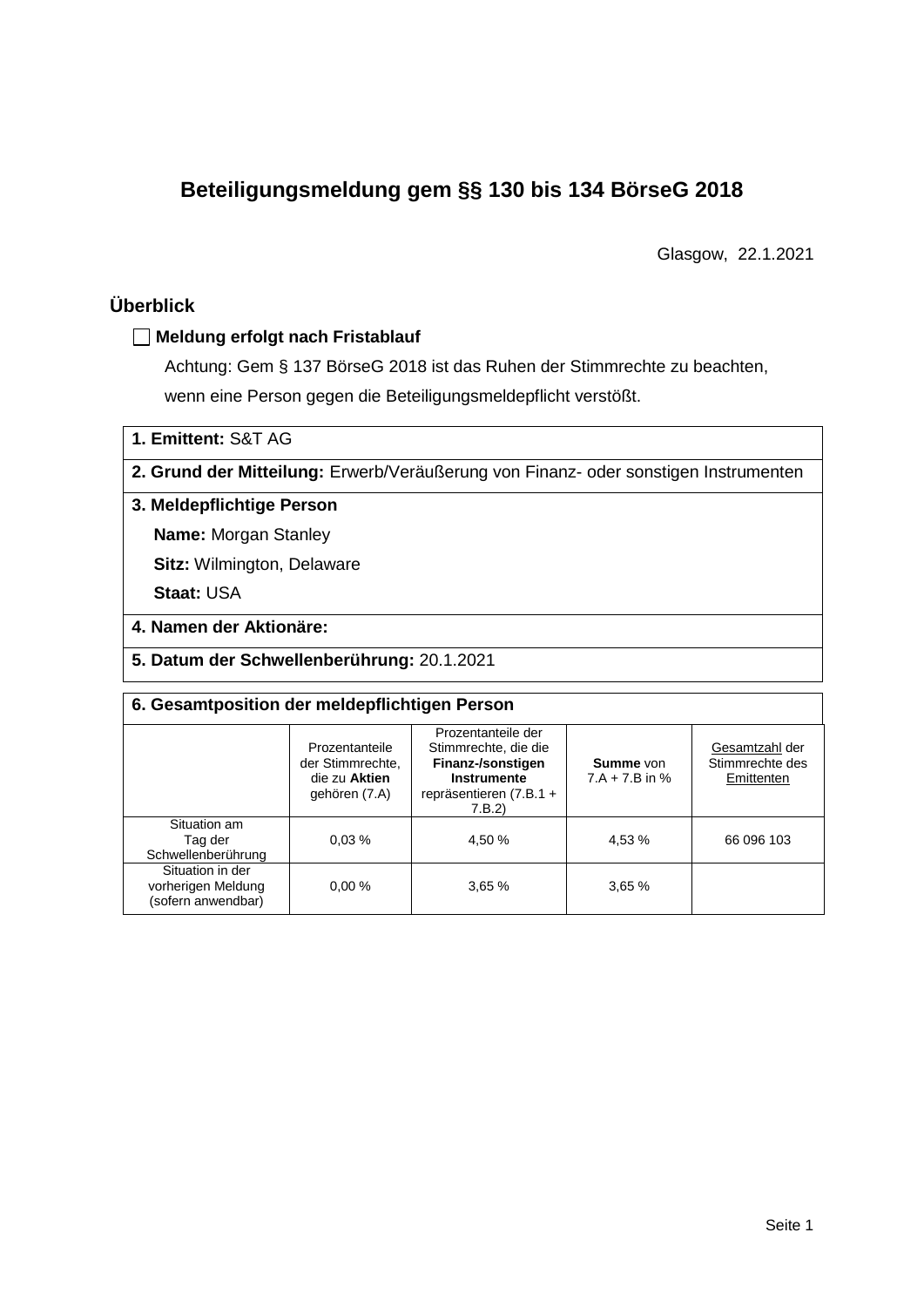## **Details**

### **7. Details über die gehaltenen Instrumente am Tag der Berührung der Schwelle:**

| A: Stimmrechte, die zu Aktien gehören |                                           |                                      |                                           |                                      |  |  |
|---------------------------------------|-------------------------------------------|--------------------------------------|-------------------------------------------|--------------------------------------|--|--|
|                                       |                                           | Anzahl der Stimmrechte               | Prozentanteil der Stimmrechte             |                                      |  |  |
| <b>ISIN der Aktien</b>                | <b>Direkt</b><br>$(S$ 130 BörseG<br>2018) | Indirekt<br>$(S$ 133 BörseG<br>2018) | <b>Direkt</b><br>$(S$ 130 BörseG<br>2018) | Indirekt<br>$(S$ 133 BörseG<br>2018) |  |  |
| AT0000A0E9W5                          |                                           | 18 389                               |                                           | 0.03%                                |  |  |
| Subsumme A                            | 18 3 89                                   |                                      |                                           | 0.03%                                |  |  |

| B 1: Finanzinstrumente / sonstige Instrumente gem § 131 Abs 1 Z 1 BörseG 2018                                                                        |             |              |           |        |  |  |
|------------------------------------------------------------------------------------------------------------------------------------------------------|-------------|--------------|-----------|--------|--|--|
| Anzahl der Stimmrechte<br>Prozentanteil der<br>die erworben werden<br>Art des Instruments<br>Verfalldatum<br>Ausübungsfrist<br>Stimmrechte<br>können |             |              |           |        |  |  |
| Right of recall over<br>securities lending<br>agreements                                                                                             | at any time | at any time  | 1 663 349 | 2,52 % |  |  |
|                                                                                                                                                      |             | Subsumme B.1 | 1 663 349 | 2.52%  |  |  |

| B 2: Finanzinstrumente / sonstige Instrumente gem § 131 Abs 1 Z 2 BörseG 2018 |                                     |                |                                    |                           |                                     |  |
|-------------------------------------------------------------------------------|-------------------------------------|----------------|------------------------------------|---------------------------|-------------------------------------|--|
| Art des<br>Instruments                                                        | Verfalldatum                        | Ausübungsfrist | Physisches oder<br>Cash Settlement | Anzahl der<br>Stimmrechte | Prozentanteil<br>der<br>Stimmrechte |  |
| <b>Equity Swap</b>                                                            | From<br>06.09.2021 to<br>21.01.2022 | at any time    | Cash                               | 1 308 299                 | 1,98 %                              |  |
| <b>Retail Structured</b><br>Product                                           | From<br>06.08.2068 to<br>07.11.2069 | at any time    | Cash                               | 3 2 9 9                   | 0.00%                               |  |
|                                                                               |                                     |                | Subsumme B.2                       | 1 311 598                 | 1,98 %                              |  |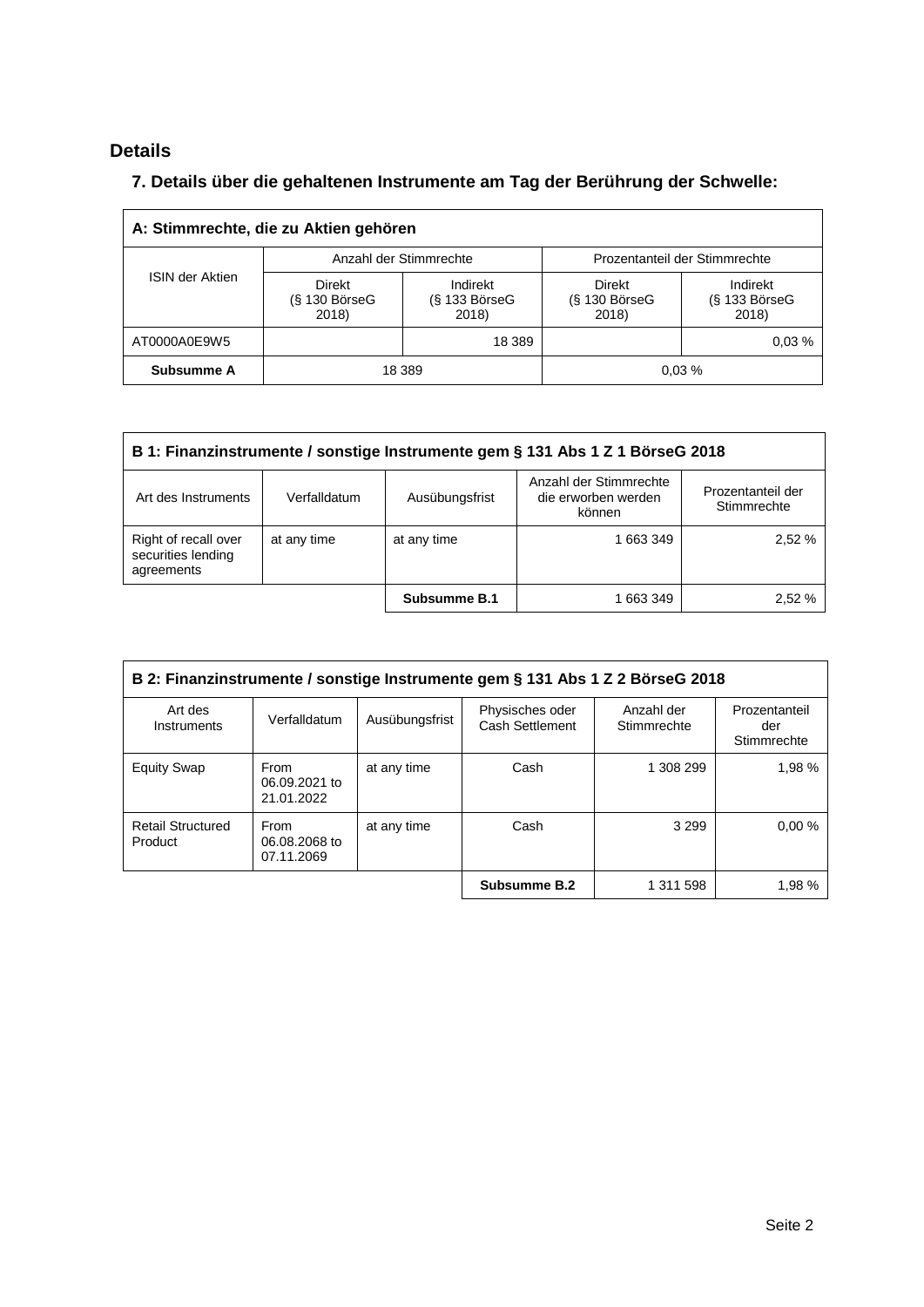#### **8. Information in Bezug auf die meldepflichtige Person:**

Die meldepflichtige Person (Punkt 3) wird nicht von einer natürlichen/juristischen Person kontrolliert und kontrolliert auch keine andere Person, die direkt oder indirekt Instrumente am Emittenten hält.

 $\boxtimes$  Volle Kette der kontrollierten Unternehmen, über die die Stimmrechte und/oder Finanz-/sonstigen Instrumente gehalten werden, beginnend mit der obersten kontrollierenden natürlichen oder juristischen Person:

| Ziffer           | <b>Name</b>                                             | Direkt kontrolliert<br>durch Ziffer | Direkt gehaltene<br>Stimmrechte in<br>Aktien (%) | Direkt gehaltene<br>Finanz-<br>/sonstige<br>Instrumente $(\%)$ | <b>Total von beiden</b><br>(%) |
|------------------|---------------------------------------------------------|-------------------------------------|--------------------------------------------------|----------------------------------------------------------------|--------------------------------|
| 1                | <b>Morgan Stanley</b>                                   |                                     |                                                  |                                                                |                                |
| $\overline{c}$   | Morgan Stanley<br>Capital<br>Management,<br><b>LLC</b>  | 1                                   |                                                  |                                                                |                                |
| 3                | Morgan Stanley<br>Domestic<br>Holdings, Inc.            | $\overline{2}$                      |                                                  |                                                                |                                |
| 4                | Morgan Stanley<br>& Co. LLC                             | 3                                   | 0,01%                                            | 1,46 %                                                         | 1,47 %                         |
| 5                | Morgan Stanley<br><b>Capital Services</b><br><b>LLC</b> | 3                                   | 0,00%                                            | 0,77 %                                                         | 0,77%                          |
| 6                | Morgan Stanley<br>International<br>Holdings Inc         | 1                                   |                                                  |                                                                |                                |
| 7                | Morgan Stanley<br>International<br>Limited              | 6                                   |                                                  |                                                                |                                |
| 8                | Morgan Stanley<br>Investments<br>(UK)                   | 7                                   |                                                  |                                                                |                                |
| $\boldsymbol{9}$ | Morgan Stanley<br>& Co.<br>International plc            | 8                                   | 0,01%                                            | 2,27 %                                                         | 2,28 %                         |
|                  |                                                         |                                     |                                                  |                                                                |                                |

#### **9. Im Falle von Stimmrechtsvollmacht**

Datum der Hauptversammlung: -

Stimmrechtsanteil nach der Hauptversammlung: - entspricht - Stimmrechten

#### **10. Sonstige Kommentare:**

The notification was triggered as a result of a acquisition of instruments which resulted in Morgan Stanley¿s holdings increasing above 4%.

Glasgow am 22.1.2021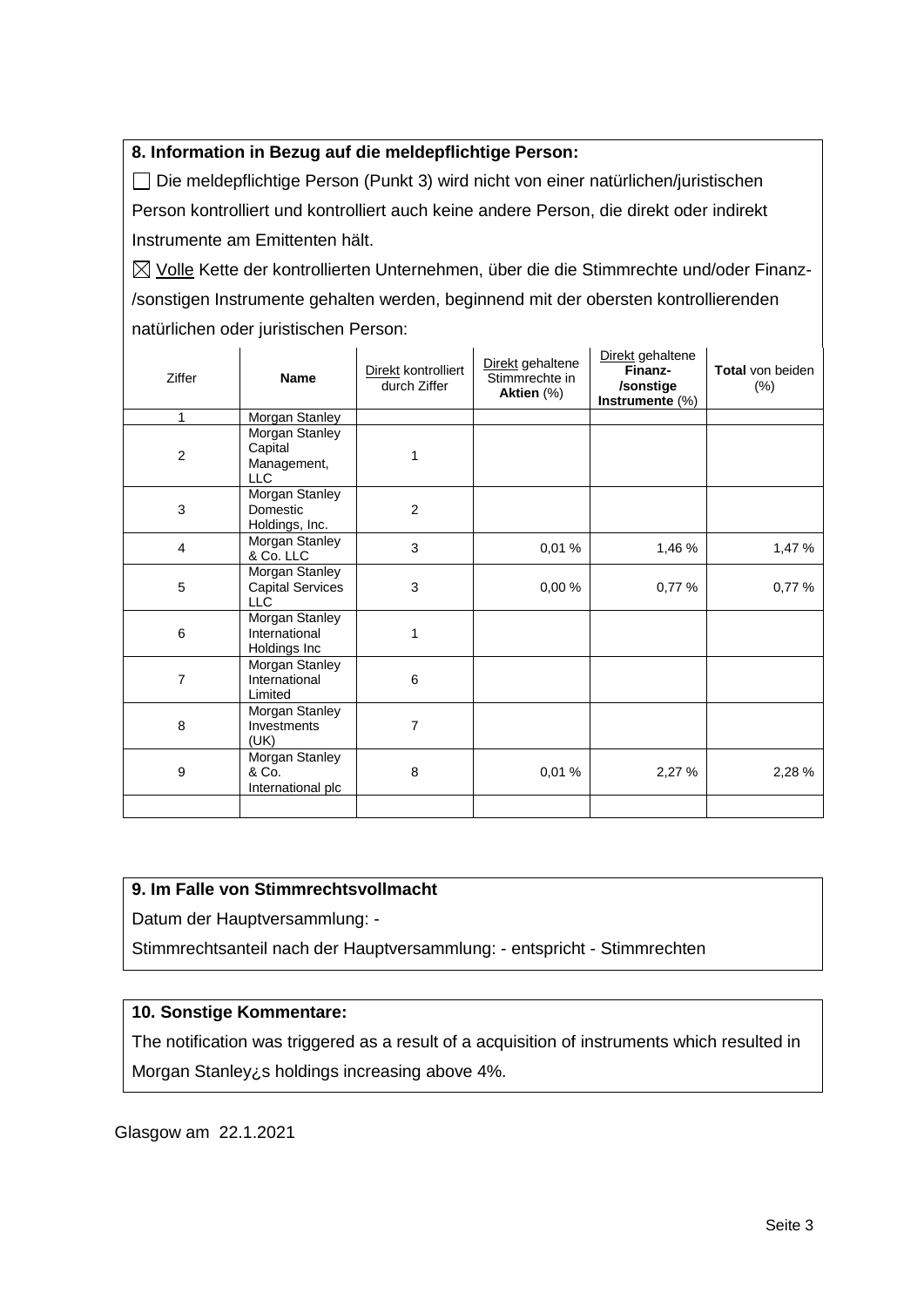# **Major holdings notification pursuant to Sec. 130 to 134 BörseG 2018**

Glasgow, 22.1.2021

#### **Overview**

#### **Notification made after deadline**

Caution: In case of violations of major holdings notification rules, please pay attention to Section 137 BörseG 2018 (Suspension of voting rights)

|  |  | 1. Issuer: S&T AG |  |  |
|--|--|-------------------|--|--|
|--|--|-------------------|--|--|

**2. Reason for the notification:** Acquisition or disposal of financial/other instruments

#### **3. Person subject to notification obligation**

**Name:** Morgan Stanley

**City:** Wilmington, Delaware

**Country:** USA

#### **4. Name of shareholder(s):**

**5. Date on which the threshold was crossed or reached:** 20.1.2021

#### **6. Total positions**

|                                                                                | % of voting rights<br>attached to<br>shares $(7.A)$ | % of voting rights<br>through<br>financial/other<br>instruments $(7.B.1 +$<br>7.B.2 | <b>Total</b> of both in %<br>$(7.A + 7.B)$ | Total number of<br>voting rights of<br>issuer |
|--------------------------------------------------------------------------------|-----------------------------------------------------|-------------------------------------------------------------------------------------|--------------------------------------------|-----------------------------------------------|
| Resulting situation on the<br>date on which threshold<br>was crossed / reached | 0.03%                                               | 4.50 %                                                                              | 4,53 %                                     | 66 096 103                                    |
| Position of previous<br>notification (if applicable)                           | 0.00%                                               | 3.65%                                                                               | 3,65%                                      |                                               |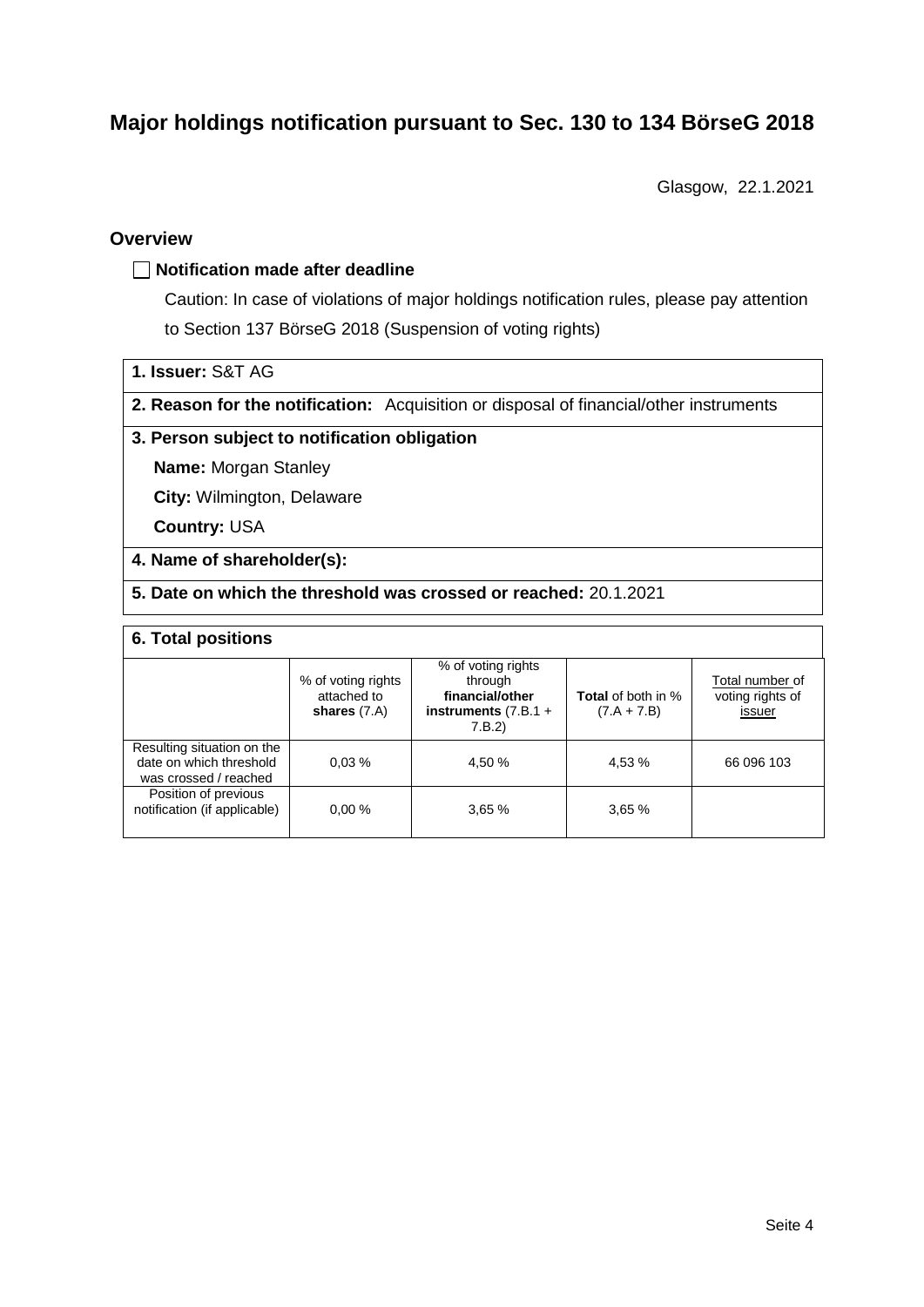## **Details**

### **7. Notified details of the resulting situation:**

| A: Voting rights attached to shares |                                           |                                      |                                    |                                      |  |
|-------------------------------------|-------------------------------------------|--------------------------------------|------------------------------------|--------------------------------------|--|
|                                     | Number of voting rights                   |                                      | % of voting rights                 |                                      |  |
| <b>ISIN Code</b>                    | <b>Direct</b><br>(Sec 130 BörseG<br>2018) | Indirect<br>(Sec 133 BörseG<br>2018) | Direct<br>(Sec 130 BörseG<br>2018) | Indirect<br>(Sec 133 BörseG<br>2018) |  |
| AT0000A0E9W5                        |                                           | 18 3 89                              |                                    | 0.03%                                |  |
| <b>SUBTOTAL A</b>                   | 18 389                                    |                                      |                                    | 0.03%                                |  |

| B 1: Financial / Other Instruments pursuant to Sec. 131 para. 1 No. 1 BörseG 2018                                                                                             |             |                     |           |        |  |  |
|-------------------------------------------------------------------------------------------------------------------------------------------------------------------------------|-------------|---------------------|-----------|--------|--|--|
| Number of voting<br>rights that may be<br>Exercise Period<br>Type of instrument<br><b>Expiration Date</b><br>% of voting rights<br>acquired if the<br>instrument is exercised |             |                     |           |        |  |  |
| Right of recall over<br>securities lending<br>agreements                                                                                                                      | at any time | at any time         | 1 663 349 | 2.52%  |  |  |
|                                                                                                                                                                               |             | <b>SUBTOTAL B.1</b> | 1 663 349 | 2,52 % |  |  |

| B 2: Financial / Other Instruments pursuant to Sec. 131 para. 1 No. 2 BörseG 2018 |                                     |                    |                               |                            |                       |  |  |
|-----------------------------------------------------------------------------------|-------------------------------------|--------------------|-------------------------------|----------------------------|-----------------------|--|--|
| Type of instrument                                                                | Expiration<br>Date                  | Exercise<br>Period | Physical /<br>Cash Settlement | Number of<br>voting rights | % of voting<br>rights |  |  |
| <b>Equity Swap</b>                                                                | From<br>06.09.2021 to<br>21.01.2022 | at any time        | Cash                          | 1 308 299                  | 1,98 %                |  |  |
| <b>Retail Structured</b><br>Product                                               | From<br>06.08.2068 to<br>07.11.2069 | at any time        | Cash                          | 3 2 9 9                    | 0.00%                 |  |  |
|                                                                                   |                                     |                    | <b>SUBTOTAL B.2</b>           | 1 311 598                  | 1,98 %                |  |  |